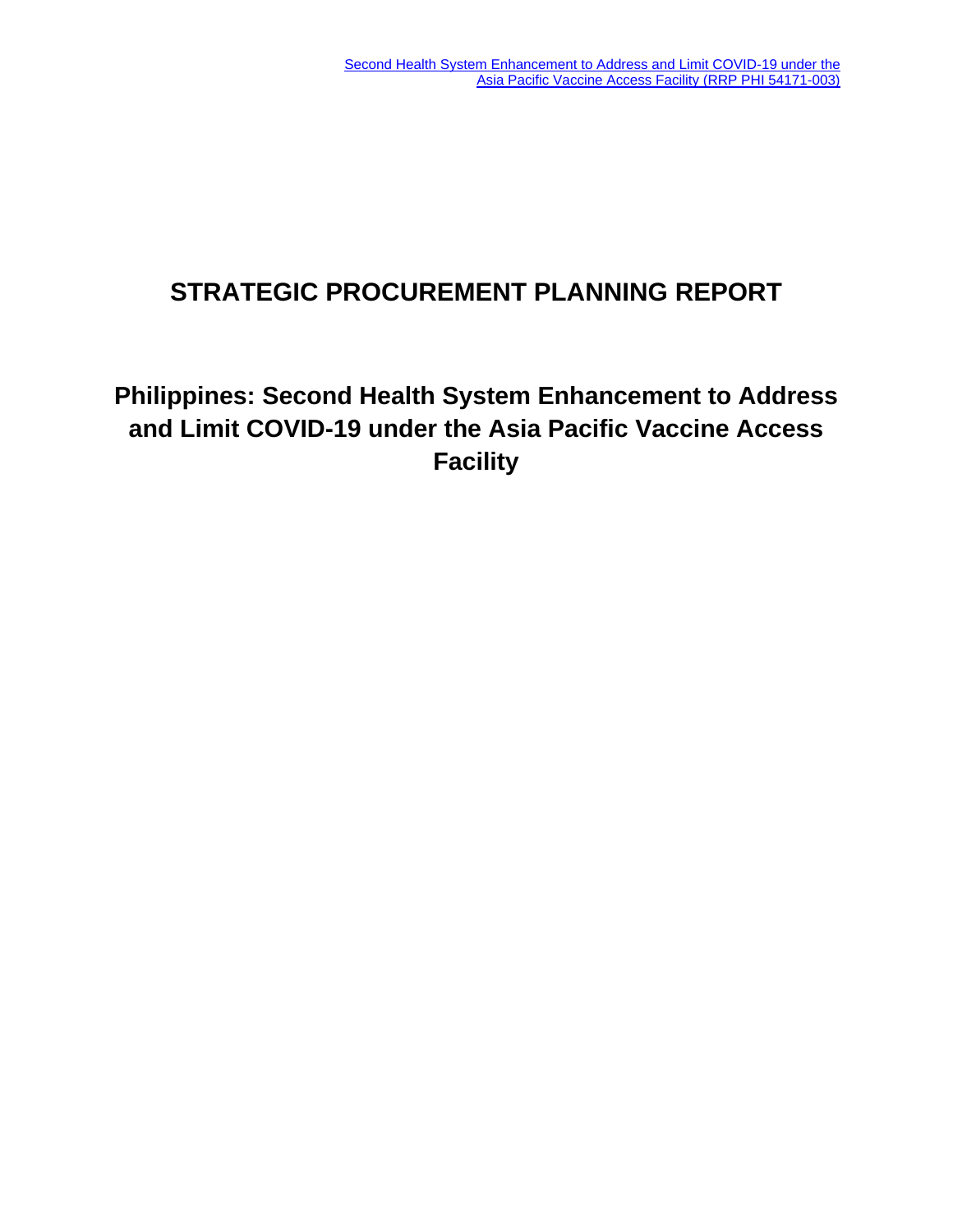# **CONTENTS**

- I. Summary of Procurement Strategy
- II. SPP Due Diligence
	- A. Operating Environment
	- B. Market Analysis
	- C. Risk Management
	- D. Option Analysis
- III. Procurement Strategy
- Appendix A Procurement Plan
- Appendix B Risk Register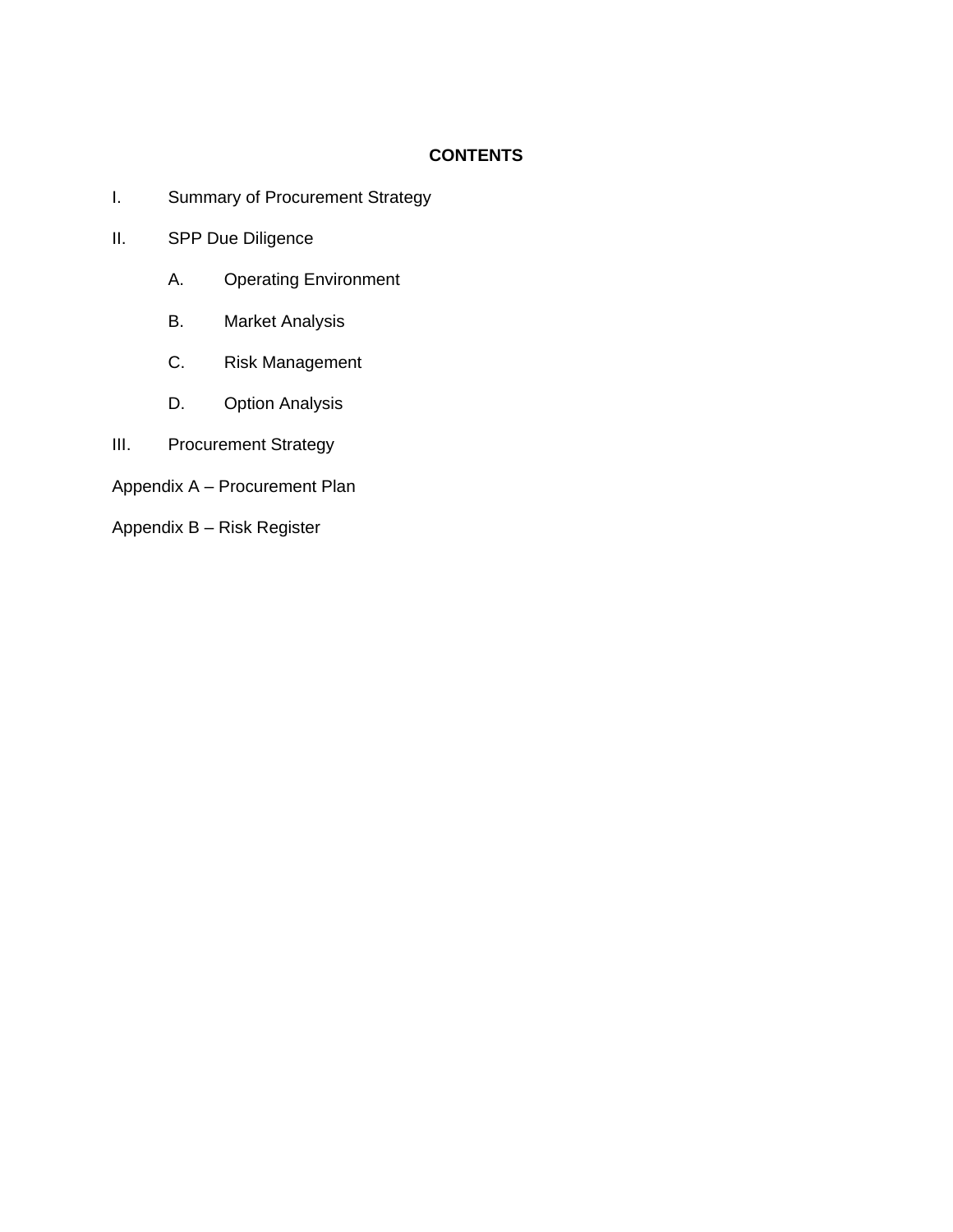## **I. SUMMARY OF PROCUREMENT STRATEGY**

1. Under the rapid response component (RRC) of the Asia Pacific Vaccine Access Facility (APVAX), the Second Health System Enhancement to Address and Limit COVID-19 under the Asia Pacific Vaccine Access Facility (HEAL 2) will provide the Government of the Philippines with timely financing for safe and effective vaccines. A proposed Asian Development Bank (ADB) loan (\$400 million) will be cofinanced by the Asian Infrastructure Investment Bank (\$300 million) to bring in the total value of the project to circa \$700 million.

2. Procurement under HEAL 2 is restricted to the purchase of vaccines and associated international logistics costs for their delivery to the Philippines. Vaccines will be required to meet ADB's vaccine eligibility criteria and procurement will be undertaken in accordance with ADB's Procurement Policy and the Procurement Regulations for ADB Borrowers. 1

3. This project, which is part of the Philippine National Deployment and Vaccination Plan for COVID-19, will be implemented through a whole-of-government approach. The Department of Health (DOH) will be assisted by an Inter-Agency Task Force (IATF) in the selection, financing and procurement of COVID-19 vaccines. IATF is composed of high-level officials from relevant departments of the government and is chaired by DOH. DOH currently has a capacity constraint in procurement, due to unprecedented demand placed by the response to the COVID-19 pandemic. DOH will be supported by the IATF, engaged procurement consultants and ADB.

4. The government procurement strategy is to procure vaccines through two different avenues to maximize the possibility of receiving vaccines in an efficient manner: i) procurement of eligible vaccines through the COVID-19 Vaccines Global Access (COVAX) facility Advance Market Commitment mechanism and ii) procurement of eligible vaccines through bilaterally negotiated contracts with a number of vaccine manufacturers.

5. United Nations International Children's Emergency Fund (UNICEF) is the procurement coordinator for COVAX. Procurement of additional COVAX doses will require the government to enter into a supply agreement with UNICEF. This agreement will include the procurement of vaccines and related services, including transport of the vaccines from the vaccine origin to a designated entry point stated by the government. For bilateral deals, the government will enter into direct negotiations with vaccine manufacturers. All vaccine agreements shall be subject to prior review to confirm that the terms are acceptable to ADB.

6. Procurement of vaccines through COVAX is determined to be medium risk, given the structure of the facility and the role of UNICEF. UNICEF has vast experience in vaccine procurement and will enter into the legal agreements with manufacturers. Vaccine procurement through bilateral deals is determined to be high risk given the large power of supplier to dictate terms and place the burden of risk under the contract on the buyer. However, it is currently one of the few realistic methods to access vaccine quantities, given the current nature of the COVID-19 market. Given the constrained capacity of DOH, overall project risk is determined as high.

7. Value for money in procurement will be achieved through (i) selecting candidate vaccine types that are best suited to the domestic logistics supply chain and distribution mechanisms; (ii) identifying vaccines that will efficiently meet the project disbursement conditions; (iii) engaging with COVAX and manufacturers that have advantageous vaccine availability and delivery timelines, and (iv) entering into agreements on terms and conditions that are reasonable, noting the currently constrained market for vaccines globally.

<sup>&</sup>lt;sup>1</sup> ADB. [ADB Procurement Policy;](https://www.adb.org/sites/default/files/adb-procurement-policy.pdf) ADB. [Procurement Regulations for ADB Borrowers.](https://www.adb.org/sites/default/files/procurement-regulations-adb-borrowers.pdf)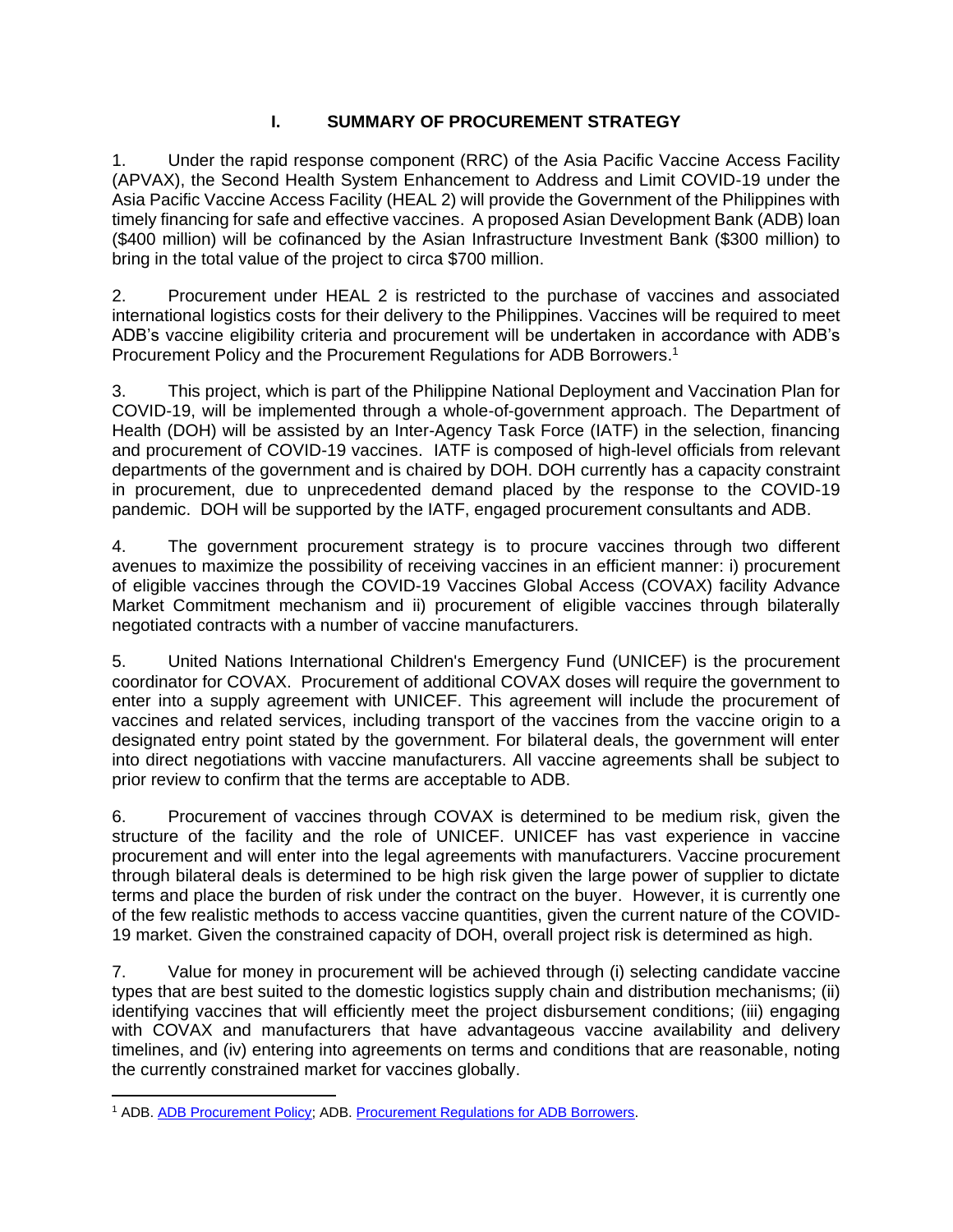## **II. SPP DUE DILIGENCE**

## **A. OPERATING ENVIRONMENT**

8. DOH has a fully functional Procurement Service (PS). PS has capacity to handle annual procurement programs for goods and services in accordance with Republic Act No. 9184 (Philippine Procurement Law). However, the surge in transactions brought about by the COVID-19 pandemic has put a significant strain on its capacity causing it to seek help from procurement agents, such as the Procurement Service of the Department of Budget and Management and the Philippine International Trading Corp. Compounding these constraints, many DOH staffing positions, including those in the PS, remain unfilled with existing staff resources fully stretched by DOH's frontline role in the COVID-19 response.

9. For the implementation of Health System Enhancement to Address and Limit COVID-19 (HEAL 1), <sup>2</sup> DOH will engage the services of United Nations Office for Project Services (UNOPS) as procurement agent. It is also being assisted by a Technical Support Unit comprising of procurement specialists, engaged as individual consultants either thru HEAL 1 or ADB technical assistance. Prior to the start of HEAL 1 in October 2020, DOH has not implemented any ADB financed project in over a decade; hence, engagement of UNOPS as procurement agent and provision of procurement consultants were a core part of the procurement strategy to directly address the strained capacity of DOH as well as lack of familiarity with ADB procurement rules and regulations.

10. DOH is currently undertaking procurement under HEAL 1, with some goods contracts already signed and other agreements (including with UNOPS) under negotiation. To date, all procurement has been acceptable to ADB.

11. DOH has experience in procurement of vaccines under the Philippine Government's National Immunization Program (NIP), but this is limited to routine vaccines for children (i.e., measles, DPT, etc.). In addition, most of the vaccines were historically procured through UNICEF. DOH only recently started to directly procure the vaccines.

12. Under the Philippine Government's whole-of-government approach, DOH will be supported in the procurement of vaccines by the IATF, composed of cabinet-level officials from relevant departments. Two Task Groups under the IATF play a significant role in procurement of vaccines. These are :

- (i) Task Group Scientific Evaluation and Selection, which develop criteria and provide recommendations of the evaluation and selection of COVID-19 vaccines that will be considered for procurement; and
- (ii) Task Group Procurement and Finance, who facilitates procurement through various mechanisms allowed under existing laws, rules and regulations through bilateral, multilateral and other financial modalities (e.g., COVAX Facility and etc.) including price negotiation.

13. The plan is for the Philippine Government to enter into contracts with various vaccine manufacturers and to procure additional volumes from COVAX. DOH as the executing agency/ implementing agency will sign the supply agreements together with the COVID-19 Vaccine Cluster Head under the IATF.

<sup>2</sup> ADB. [Philippines: Health System Enhancement to Address and Limit COVID-19.](https://www.adb.org/projects/54171-002/main)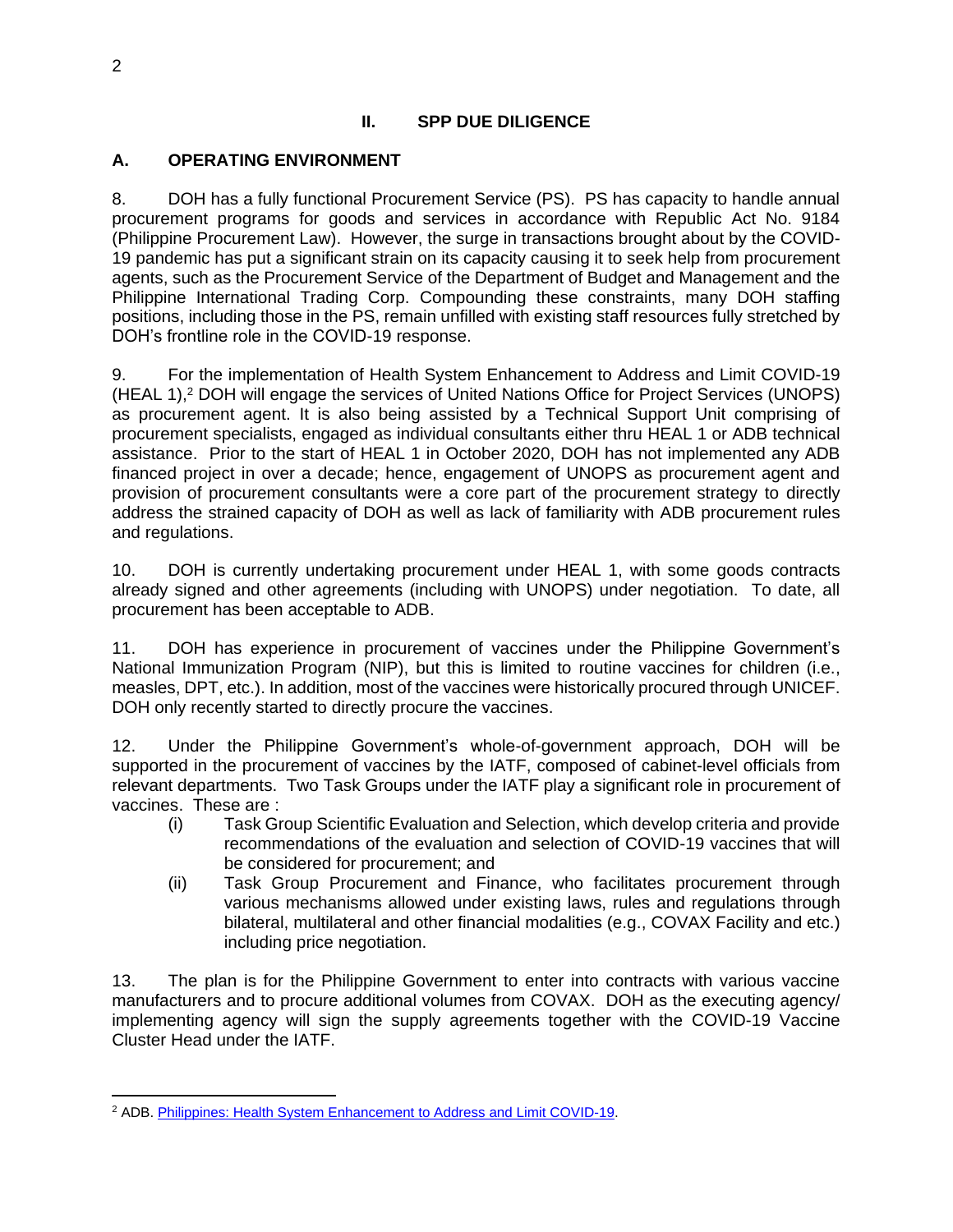14. Even with IATF support, DOH capacity in procurement and management of COVID 10 vaccines contracts is severely limited. To mitigate this risk, the HEAL 1 Technical Support Unit will also be expanded to support DOH's project management team in all stages of Second Health System Enhancement to Address and Limit COVID-19 under the Asia Pacific Vaccine Access Facility (HEAL 2) implementation. In addition, ADB will provide support by providing market intelligence, assisting the government in preparing for negotiations with vaccine manufacturers and, as part of its normal procurement prior review responsibilities for vaccine contracts, identify legal risks in proposed contracts, support with price validation; and inform of any adjustments necessary to the contract for them to be deemed acceptable to ADB.

15. Domestic cold chain capacities of DOH and its partners are limited and need to be augmented. DOH intends to procure the services of third-party logistics providers to handle all domestic customs brokerage, warehousing / cold storage, local transport (reefer/refrigerated van) and return logistics. These services do not form part of the projects and will be procured separately by DOH.

# **B. MARKET ANALYSIS**

16. The options available to the government to source vaccines from the international market include:

- (i) Accessing vaccines through COVAX;
- (ii) Engaging UNICEF to support procurement of vaccines outside COVAX; and
- (iii) Entering into direct bilateral deals with vaccine manufacturers.

17. Prior to becoming eligible expenditures under the project, vaccines will be required to meet ADB's vaccine eligibility criteria.<sup>3</sup>

18. While the government is prioritizing vaccines that have lower temperature sensitivity (i.e., +2 to +8°c), it is open to purchasing more limited quantities of vaccines requiring ultra-cold chain transport facilities, to be deployed on in certain areas of the country that can effectively manage these sensitive goods.

# **1. Accessing additional vaccines through COVAX**

19. The COVAX facility is an initiative formed by the World Health Organization (WHO), the Coalition for Epidemic Preparedness Innovations (CEPI), and the Global Alliance for Vaccines (GAVI). It encourages global participation to pool demand and resources for vaccine procurement. The Philippines can access free doses, sufficient to vaccinate up to 20% of its population through the COVAX Advanced Market Commitment (AMC). It may additionally self-finance to receive additional doses over and above those that it will receive for free.

20. COVAX expects to have access to a broad portfolio of vaccines at competitive prices with expected availability in 2021. Through its procurement partner UNICEF, it is currently finalizing a number of long-term agreements with vaccine manufacturers. Procurement under COVAX also provides relative cost certainty, standardized contracting formats and access to a no-fault compensation mechanism for severe adverse events. ADB strongly supports countries that wish to utilize additional funding to access vaccines though COVAX. Direct engagement of UNICEF under the COVAX facility is determined as providing value for money in procurement.

<sup>&</sup>lt;sup>3</sup> ADB. 2020. [ADB's Support to Enhance COVID-19 Vaccine Access.](https://www.adb.org/sites/default/files/institutional-document/662801/adb-support-covid-19-vaccine-access.pdf) Manila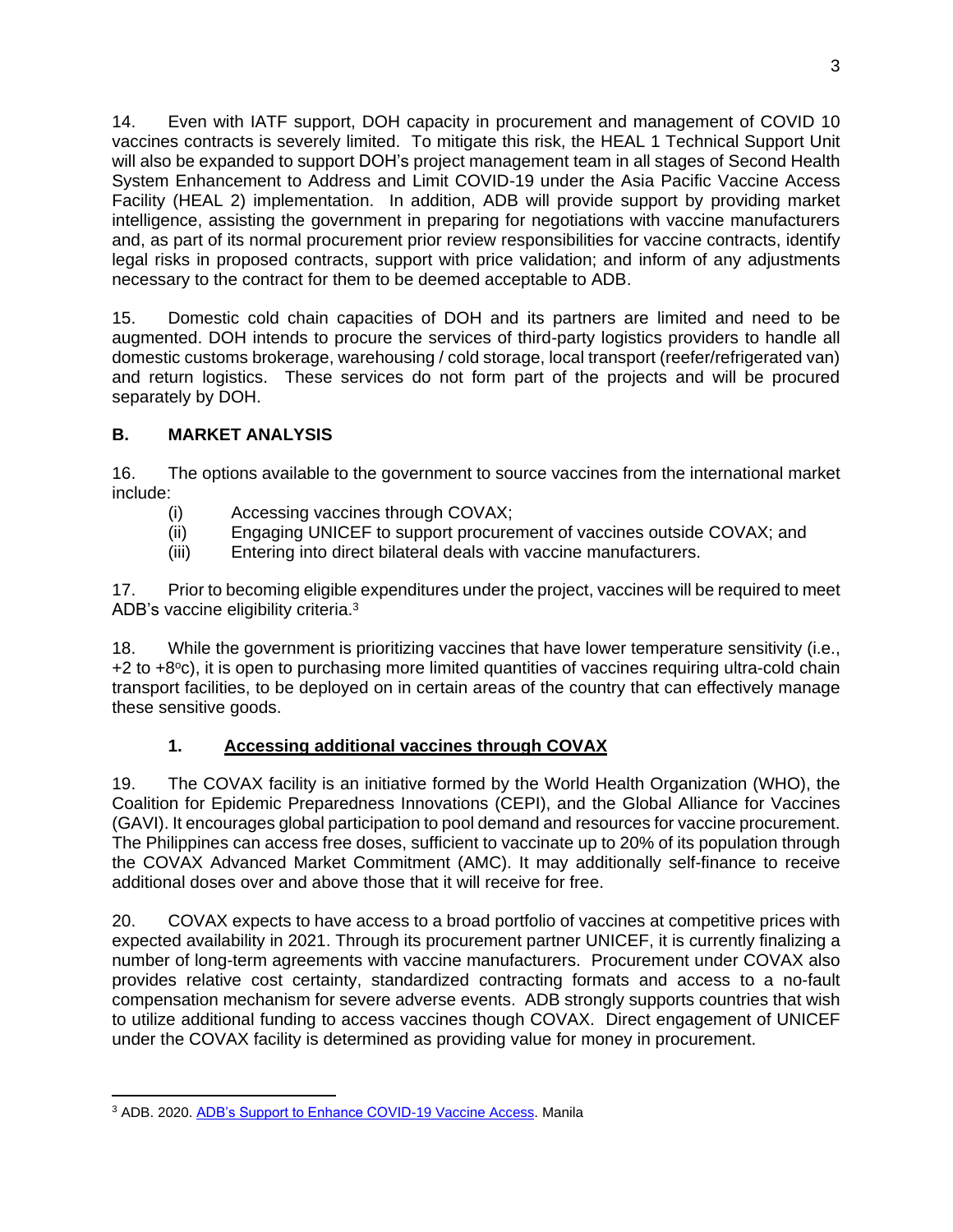21. On 20 January 2021, DOH received confirmation of its participation in the COVAX Facility. It has also received communication from COVAX that the Philippines can expect to receive its first allocation of free vaccine, i.e., up to 5,500,800 doses of Astra Zeneca and 117,000 doses of Pfizer by first quarter of 2021. DOH intends to finance the purchase of additional vaccines under the COVAX facility equivalent to 5% of Philippines population under HEAL 2.

# **Engaging UNICEF to support procurement outside of COVAX**

22. Engaging UNICEF to support vaccine procurement is one method of mitigating the capacity constraints of DOH. They are experienced in vaccine procurement and have established relationships with manufacturers and suppliers of related goods and services.

23. UNICEF is well positioned to manage the complexities of vaccine procurement. They are currently establishing long term agreement with the vaccine manufacturers. UNICEF is considered a partner organization to ADB and the bank enjoys a long-standing relationship with UNICEF across multiple countries in Asia. ADB has approved the use of UNICEF's Supply Manual and associated procurement rules in the implementation of ADB funded projects.

24. The government considers this option to not be optimal given that (i) it is already utilizing the services of UNICEF to procure through COVAX and it is unclear if utilizing UNICEF outside of COVAX would have any additional benefits. In addition, considering that the vast majority of vaccine contracts being entered into globally are via direct contracting, it is not believed that i) the additional costs involved in engaging UNICEF (in a role similar to that of a procurement agent) to undertake bilateral deals would provide value for money and ii) that UNICEF has the capacity to prioritize the needs of the government, given their global responsibilities under COVAX.

# **2. Bilateral deals**

25. Bilateral deals involve direct negotiations with individual vaccine developers/manufacturers. The approach may accelerate access to vaccines depending on the status of vaccine approval, the existing orders the manufacture has and their available manufacturing capacity. In the current constrained market, vaccine manufacturers can dictate agreement terms leading to very one-sided contracts (favoring the manufacturer) in some cases.

26. The Philippine government is actively pursuing bilateral deals with vaccine manufacturers. As of 15 February 2021, it is in negotiations with at least five vaccine manufacturers. The government expects that bilateral deals will provide accelerated access to vaccine doses compared with other procurement options. The government's engagement to date can be summarized as follows:

- (i) It has signed advance purchase agreements with Janssen (Johnson & Johnson), Novavax (or Covovax which will be manufactured by the Serum Institute of India), and Moderna. These agreements require the finalization of supply agreement by end-February 2021, a task that the government is currently working with the manufacturers.
- (ii) Negotiations with AstraZeneca/Oxford for 20 million doses was initially expected to be completed in early January. However, discussions are currently paused, noting difference between the parties regarding the contractual terms and an inability of the manufacturer to commit to supply vaccines in 2021.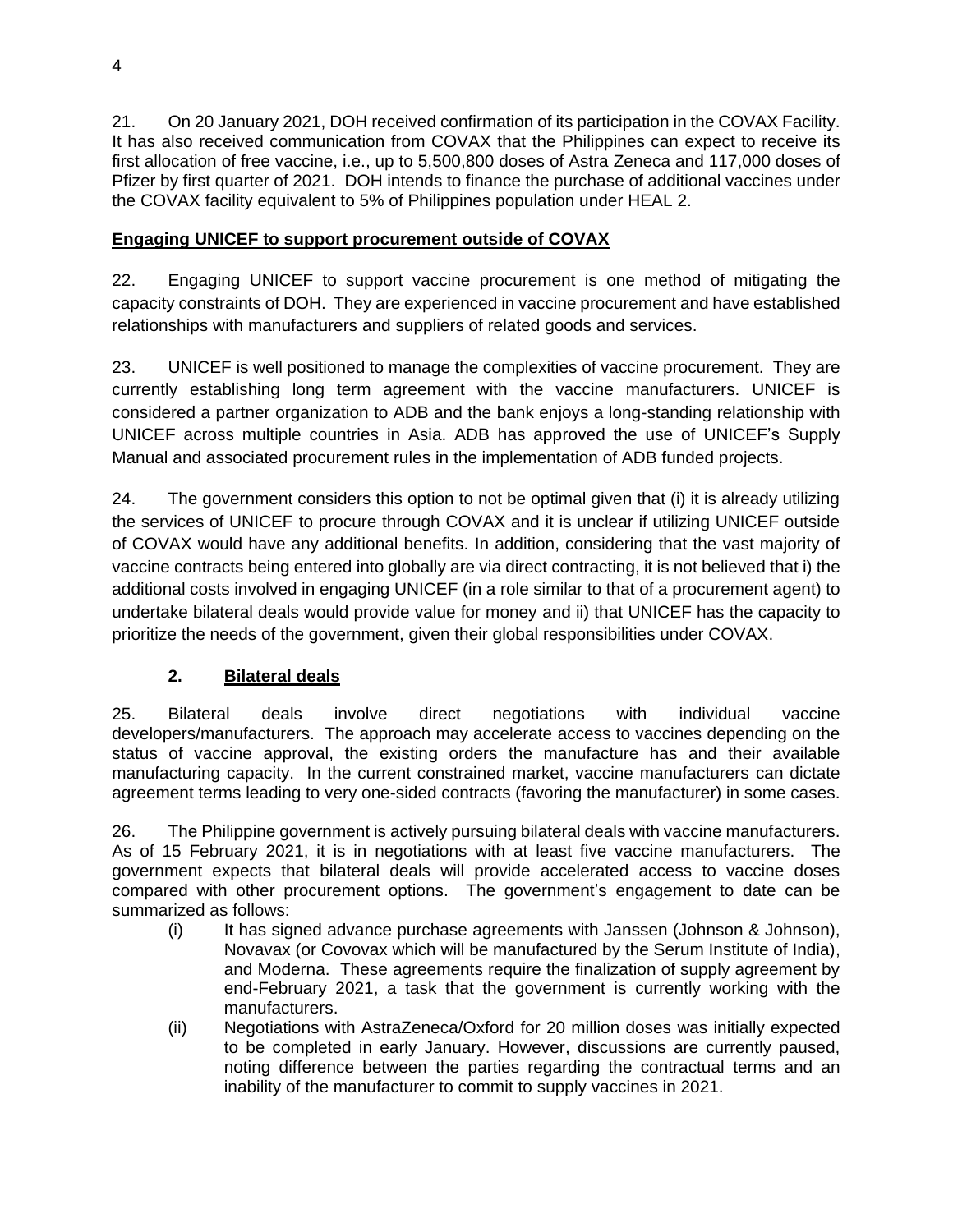(iii) Discussions are also ongoing with Pfizer although no outcome has been confirmed.

27. The government expects to sign bilateral agreements and provide advance payments to vaccine developers in Q1 2021. Though the discussions with the vaccine developers / suppliers are in advance stage, there is no information yet on confirmed supply agreement with any of the vaccine developers and unit prices remain confidential as the government is bound by vaccine developer's Non-disclosure Agreement. With these agreements, expected earliest possible shipment of vaccines will be June 2021.

| <b>Vaccine Manufacturer</b>                         | <b>Vaccine</b><br><b>Platform</b> | <b>Storage</b><br>No. of<br>Temp<br><b>Doses</b><br>$(^{\circ}C)$ |                 | <b>Unit Cost</b><br>(\$) | Indicative   Indicative Qty to<br>be purchased<br>(Doses) |  |
|-----------------------------------------------------|-----------------------------------|-------------------------------------------------------------------|-----------------|--------------------------|-----------------------------------------------------------|--|
| AstraZeneca/<br><b>Oxford University</b>            | Viral Vector                      | 2 doses                                                           | $+2$ to $+8$    | $5 - 10$                 | Up to 20 million                                          |  |
| Janssen (Johnson and Johnson)                       | <b>Viral Vector</b>               | dose                                                              | $+2$ to $+8$    | $5 - 10$                 | Up to 6 million                                           |  |
| Novavax manufactured by Serum<br>Institute of India | <b>Protein Subunit</b>            | 2 doses                                                           | $+2$ to $+8$    | $10 - 15$                | Up to 30 million                                          |  |
| Pfizer/BioNTech                                     | mRNA                              | 2 doses                                                           | $-70$ to $-80$  | $5 - 15$                 | Up to 40 million                                          |  |
| Moderna/US NIH                                      | mRNA                              | 2 doses                                                           | $-20^{\circ}$ C | $20 - 30$                | Up to 20 million                                          |  |

#### **Table 1: Philippine vaccine options** (as of 21 January 2021)

Sources: Department of Health, Bloomberg Vaccine Tracker and various media reports

## **C. RISK MANAGEMENT**

28. A Risk Assessment was conducted to identify and assess the main areas of risk associated with the procurement and delivery of vaccines for the Philippines. The risk register in Appendix B identifies the following risks including the mitigation measures to address those key risks and the level of residual risk:

- (i) Severely constrained vaccine supply market exacerbated by large advance orders placed by high income countries.
- (ii) Substantially imbalanced contracts that place large risks on the client.
- (iii) Limited visibility on approvals of candidate vaccines and availability of supply.
- (iv) Vaccines selected do not subsequently meet ADB vaccine eligibility requirements.
- (v) Limited knowledge in procurement and management of COVID-19 vaccines contracts:
- (vi) Inadequate cold chain facility to ensure quality of COVID-19 vaccines.

29. Noting the capacity of DOH, the severely constrained vaccine market, large bargaining power of the vaccine manufacturers, and the reliance of the government on bilateral deals, the procurement risk under this project is rated as high.

## **D. OPTION ANALYSIS**

30. The following options have been considered: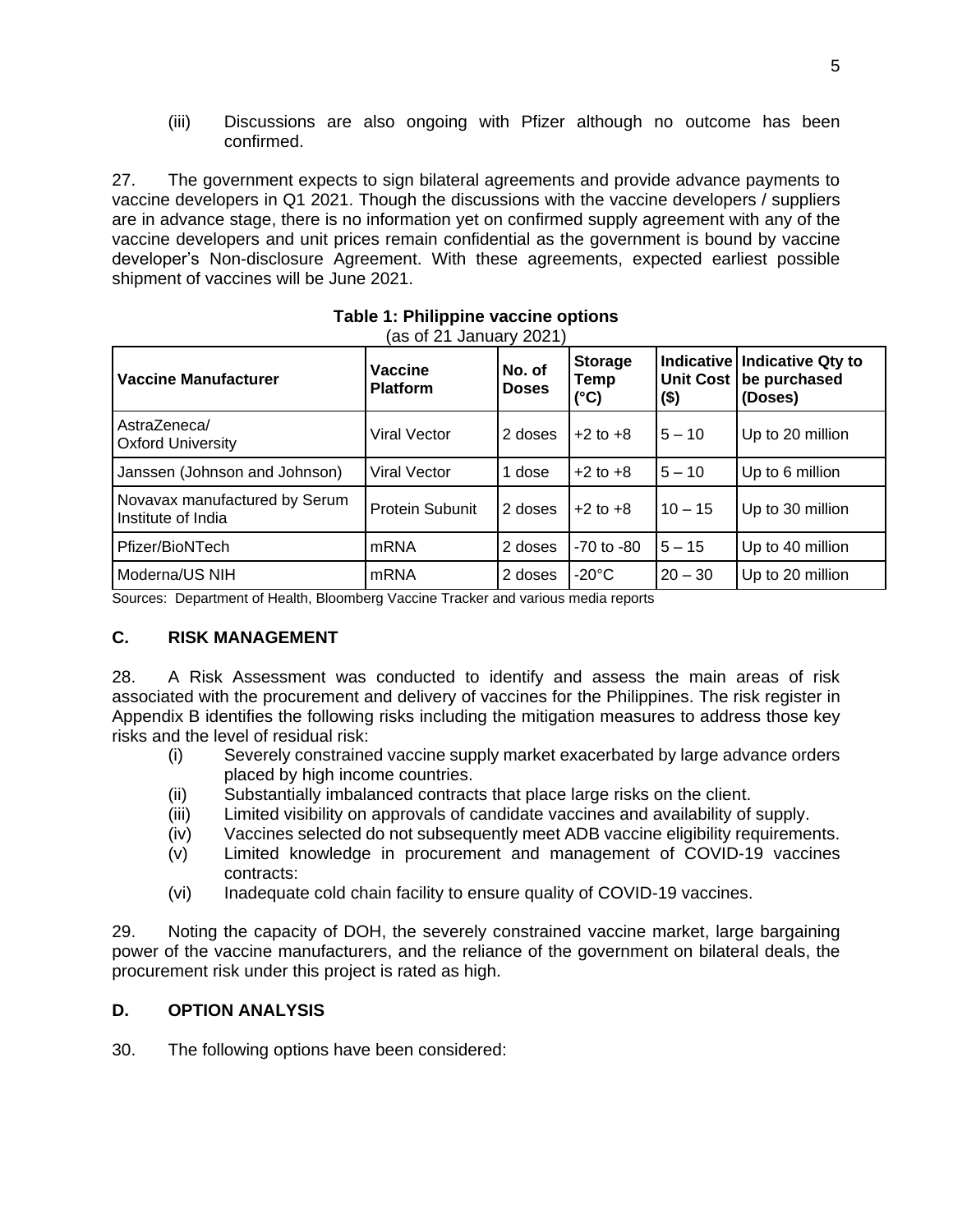| Ref            | <b>Description</b>                                                                                    | <b>Modality</b>                                                | F  | S              | A | Total | <b>Narrative</b>                                                                                                                                                                                                                                                                                                                                                                                                                                                                                                                                                                               |
|----------------|-------------------------------------------------------------------------------------------------------|----------------------------------------------------------------|----|----------------|---|-------|------------------------------------------------------------------------------------------------------------------------------------------------------------------------------------------------------------------------------------------------------------------------------------------------------------------------------------------------------------------------------------------------------------------------------------------------------------------------------------------------------------------------------------------------------------------------------------------------|
| 1              | Procurement<br>of additional<br>doses through<br>COVAX                                                | <b>Direct</b><br>Contracting                                   | 10 | 9              | 8 | 27    | + Terms and conditions under COVAX are equitable.<br>+ UNICEF supports procurement and supply<br>+ Visibility on when vaccines will be available.<br>+ COVAX takes risk on vaccine not getting approval<br>+ Access to no-fault compensation mechanism.<br>- COVAX will not supply additional vaccines until free<br>doses (20% pop.) are supplied to all AMC countries.<br>- Supply will be constrained as COVAX will distribute in<br>balanced manner.<br>- COVAX will only supply vaccines from portfolio. Other<br>vaccines not in portfolio may be available more quickly.                |
| $\overline{c}$ | Procurement<br>directly with<br>manufacturers<br>though<br>bilateral deals                            | <b>Direct</b><br>Contracting                                   | 10 | 8              | 8 | 26    | + DOH directly in control of procurement process.<br>+ Vaccine volumes may be available more quickly.<br>+ All costs go towards vaccines (no procurement fees)<br>+ Ability of DOH to target emerging vaccines of interest.<br>- For deals made prior to vaccine approvals, possibility<br>that vaccine may fail in clinical trials<br>- Contracts may be substantially imbalanced.<br>- Vaccines prices may exceed those available in other<br>options.<br>- Availability may be delayed, due to large order book of<br>manufacturers.<br>- Full reliance on DOH capacity to negotiate deals. |
| 3              | Engage<br><b>UNICEF</b><br>outside of<br>COVAX to<br>support<br>procurement<br><b>Star String Co.</b> | <b>Direct</b><br>Contracting<br>$\Omega$ . The Line of the set | 9  | $\overline{7}$ | 5 | 21    | + UNICEF has large experience in vaccine procurement<br>+ UNICEF may negotiate better terms due to economies<br>of scale.<br>+ Use of UNICEF would reduce pressure on DOH proc.<br>team<br>- Limited benefit of this approach compared with COVAX<br>- Additional UNICEF procurement fees will apply<br>- UNICEF capacity to prioritize PHI needs unknown due<br>to large workload with COVAX.<br>- Risks related to availability and pricing/terms remain                                                                                                                                     |

 $F = Feasibility$ ;  $S = Suitability$ ;  $A = Acceptability$ 

AMC = Advanced Market Commitment, COVAX = COVID-19 Vaccines Global Access DOH = Department of Health, UNICEF = United Nations International Children's Emergency Fund

31. Noting the above available options, the government has confirmed their intention to i) procurement additional vaccines from COVAX. Provisionally, the additional volumes will be equivalent to 5% of the population of the Philippines. The remainder of the governments vaccines needs will be sourced through bilateral deals with vaccine manufacturers.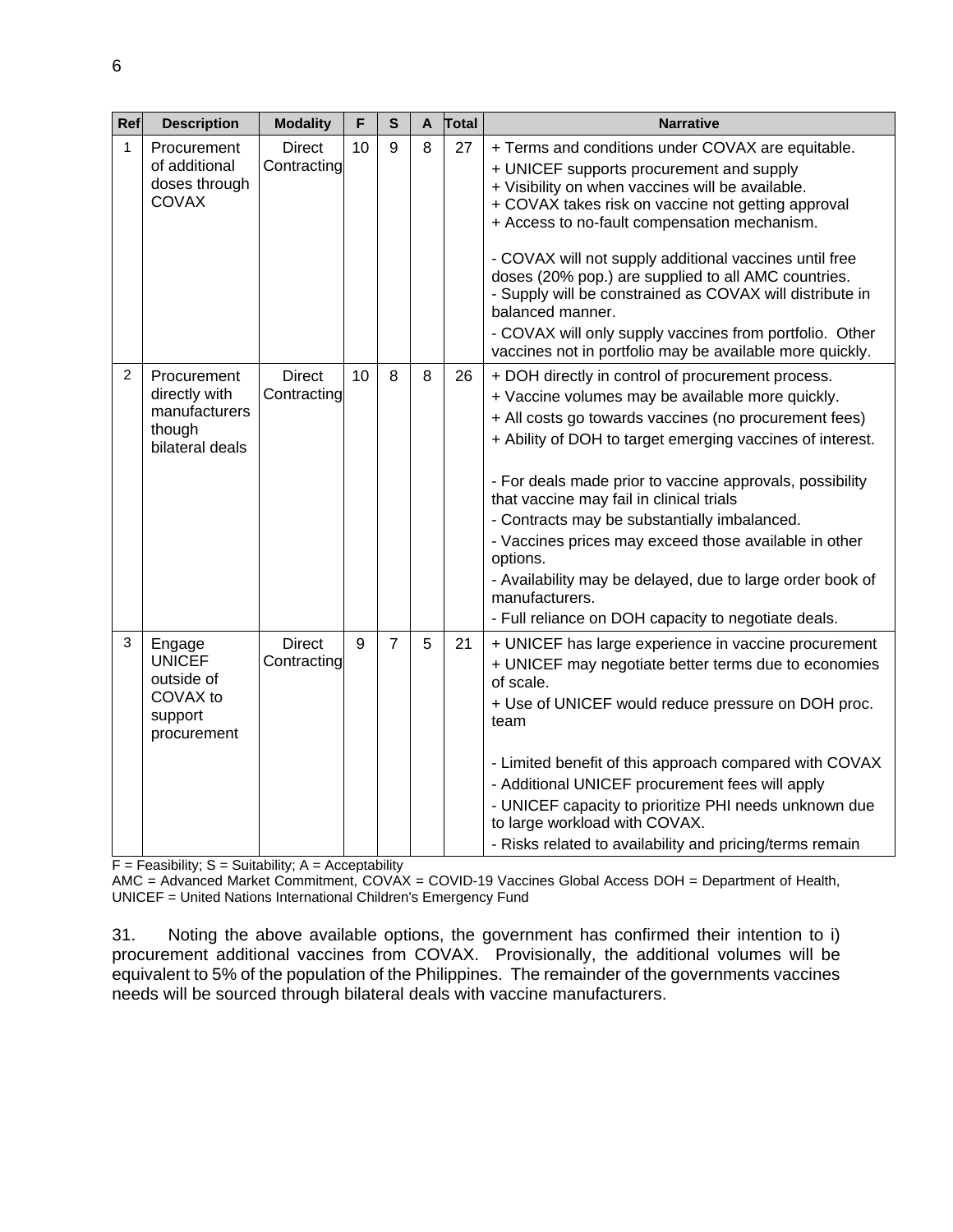## **III. PROCUREMENT STRATEGY**

- 32. The recommended procurement strategy is to adopt a dual approach:
	- (i) Procure additional volumes through the COVAX facility. This will require a discussion with COVAX regarding the additional volumes that can be requested and the expected delivery dates for those volumes to determine acceptability to the government. Once confirmed, COVAX will direct the government to engage with UNICEFR to formalize the supply agreement for the delivery of the additional vaccine doses.
	- (ii) For all other needs, enter into bilateral agreement with vaccine manufacturers that have a pathway to meeting ADB's vaccine eligibility criteria in the short-medium term. WHO maintains a register of vaccines it is considering for issuance of Emergency Use License (EUL)

33. Where necessary under either of the above options, the government shall enter into additional agreements for international logistics and related services.

34. ADB's agreement to finance vaccine and related contracts will be subject to confirmation that the goods and related services and eligible expenditures.

35. All procurement shall be subject to prior review.

36. The use of bespoke contracts provided by vaccine manufacturers shall be subject to ADB approval. ADB shall be provided with the complete contents of all vaccine contracts, for review, prior to confirming that they are acceptable to ADB. As a minimum, contracts will be required to include ADB's standard anticorruption and audit terms and where cofinanced with the Asian Infrastructure Investment Bank, include the ability of AIIB to also audit the contracts.

37. The Procurement Regulations for ADB Borrowers (para. 2.18) requires that, after a contract is signed, the borrower publishes certain contract award information.<sup>4</sup> Similarly, ADB publishes contract award information on its website [\(www.adb.org\)](http://www.adb.org/).<sup>5</sup> If the event that the terms of any proposed contract precludes the ability of the government to publish information related to the contract award, it shall immediately inform ADB. Such a condition may prevent ADB from financing the contract. ADB has discussed this matter with the government, who are aware of ADB's requirements.

38. The above procurement strategy achieves value for money for the government through (i) selecting candidate vaccine types that are best suited to the domestic logistics supply chain and distribution mechanisms; (ii) identifying vaccines that will efficiently meet the project disbursement conditions; (iii) engaging with COVAX and vaccine manufacturers that have advantageous vaccine availability and delivery timelines, and (iii) entering into agreements on terms and conditions that are reasonable, noting the currently constrained market for vaccines globally.

<sup>4</sup> Para. 2.18: *"After the contract is signed, the borrower shall publish in an English language newspaper or in English on a publicly and freely accessible website the name of the provider of the goods, works, or services, and the price, duration, and summary scope of the contract. This publication may be done quarterly and in the format of a summarized table covering the previous period."*

<sup>5</sup> ADB publishes contract award information for all goods and civil works contracts with a value greater than \$1,000,000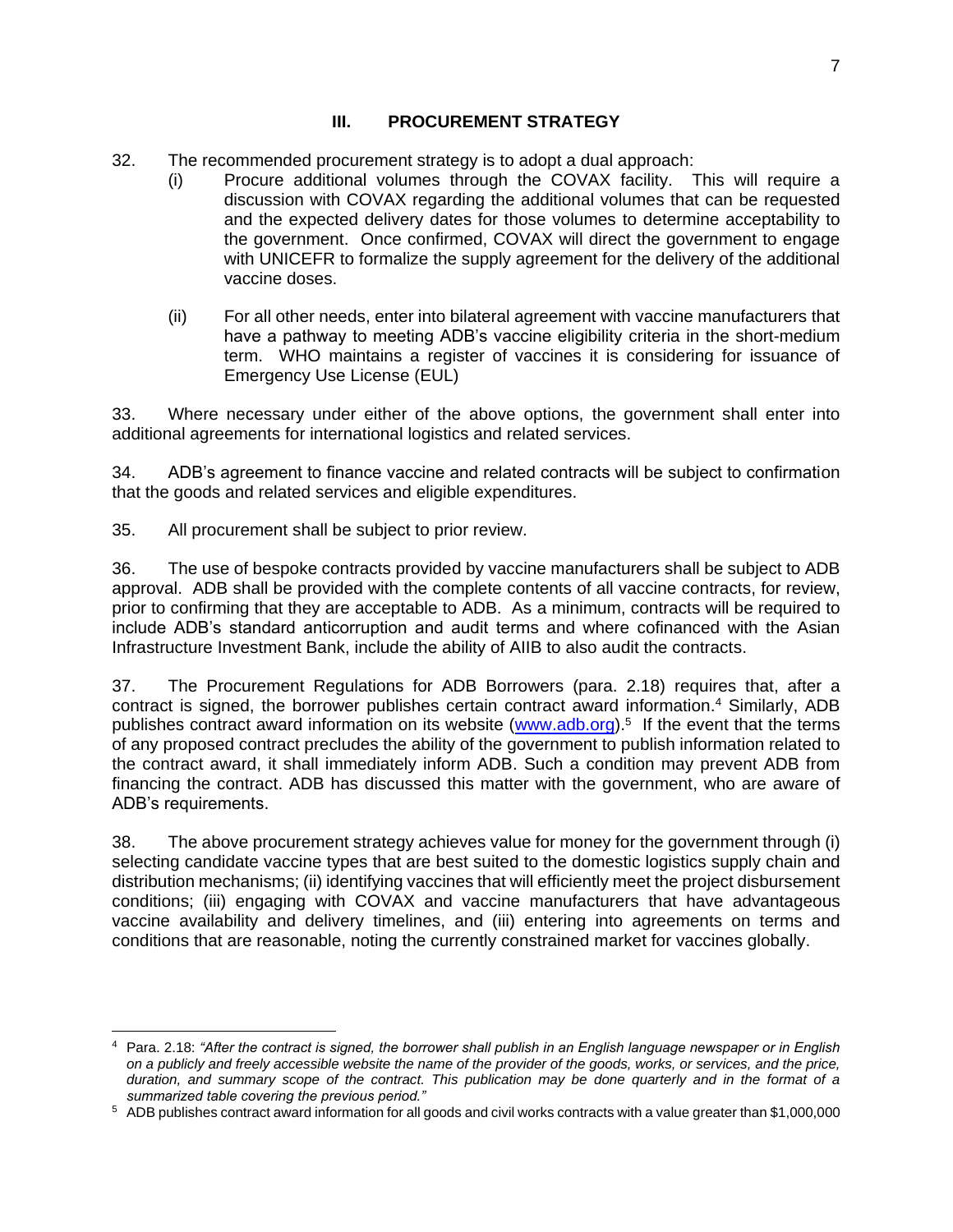## **Appendix A Procurement Plan**

| <b>Basic Data</b>                                                                                                                                                        |                                                 |  |  |  |  |  |  |  |
|--------------------------------------------------------------------------------------------------------------------------------------------------------------------------|-------------------------------------------------|--|--|--|--|--|--|--|
| Project Name: Second Health system Enhancement to address and Limit COVID-19 under the Asia Pacific Vaccine<br><b>Access Facility</b>                                    |                                                 |  |  |  |  |  |  |  |
| Project Number: 54171-003<br>Approval Number:                                                                                                                            |                                                 |  |  |  |  |  |  |  |
| Country: Philippines                                                                                                                                                     | Executing Agency: Department of Health          |  |  |  |  |  |  |  |
| Implementing Agency: Department of Health<br>Procurement Risk: High                                                                                                      |                                                 |  |  |  |  |  |  |  |
| Project Financing Amount: \$764.17 million<br>ADB Financing: \$400 million<br>Cofinancing (ADB Administered): \$300 million (AIIB)<br>Non-ADB Financing: \$64.17 million | <b>Project Closing Date:</b>                    |  |  |  |  |  |  |  |
| Date of First Procurement Plan: 11 February 2021                                                                                                                         | Date of this Procurement Plan: 11 February 2021 |  |  |  |  |  |  |  |
| Procurement Plan Duration: 18 months                                                                                                                                     | eGP: No<br>Advance contracting: Yes             |  |  |  |  |  |  |  |

## **A. Methods, Review and Procurement Plan**

Except as the Asian Development Bank (ADB) may otherwise agree, the following methods shall apply to procurement of goods, works, nonconsulting services, and consulting services.

| <b>Procurement of Goods, Works and Nonconsulting Services</b> |                                                             |  |  |  |
|---------------------------------------------------------------|-------------------------------------------------------------|--|--|--|
| <b>Comments</b><br><b>Method</b>                              |                                                             |  |  |  |
| Direct Contracting (DC)                                       | All vaccine contracts will be subject to direct contracting |  |  |  |

#### **B. List of Active Procurement Packages (Contracts)**

The following table lists goods, works, nonconsulting, and consulting services contracts for which the procurement activity is either ongoing or expected to commence within the procurement plan's duration.

| <b>Goods, Works, and Nonconsulting Services</b> |                                                                   |                             |                       |                        |                      |                       |                                                                                                                                                                        |  |  |  |  |
|-------------------------------------------------|-------------------------------------------------------------------|-----------------------------|-----------------------|------------------------|----------------------|-----------------------|------------------------------------------------------------------------------------------------------------------------------------------------------------------------|--|--|--|--|
| Package<br>Number                               | General<br>Description                                            | Estimated<br>Value<br>\$m\$ | Procurement<br>Method | Review                 | Bidding<br>Procedure | Advertisement<br>Date | Comments                                                                                                                                                               |  |  |  |  |
| G01                                             | Procurement of<br>COVID-19<br>Vaccines through<br>COVAX           | 77                          | DC.                   | Prior<br><b>Review</b> | N/A                  | N/A                   | No. of Contracts: 1<br>Domestic Preference: No<br><b>Advance Contracting: Yes</b><br>High Risk Contract: Yes<br>COVID-19 Response: Yes<br>Other: Agreement with UNICEF |  |  |  |  |
| G02                                             | Procurement of<br>COVID-19<br>Vaccines through<br>bilateral deals | 623                         | DC.                   | Prior<br>Review        |                      |                       | No. Of Contracts: Multiple<br>Domestic Preference: No<br><b>Advance Contracting: Yes</b><br>High Risk Contract: Yes<br>COVID-19 Response: Yes                          |  |  |  |  |

COVAX = COVID-19 Vaccines Global Access, COVID-19 = coronavirus disease, DC = direct contracting, NA= not applicable, UNICEF = United Nations International Children's Emergency Fund

#### **C. Non-ADB Financing**

The following table lists goods, works, nonconsulting, and consulting services contracts over the life of the project, financed by non-ADB sources.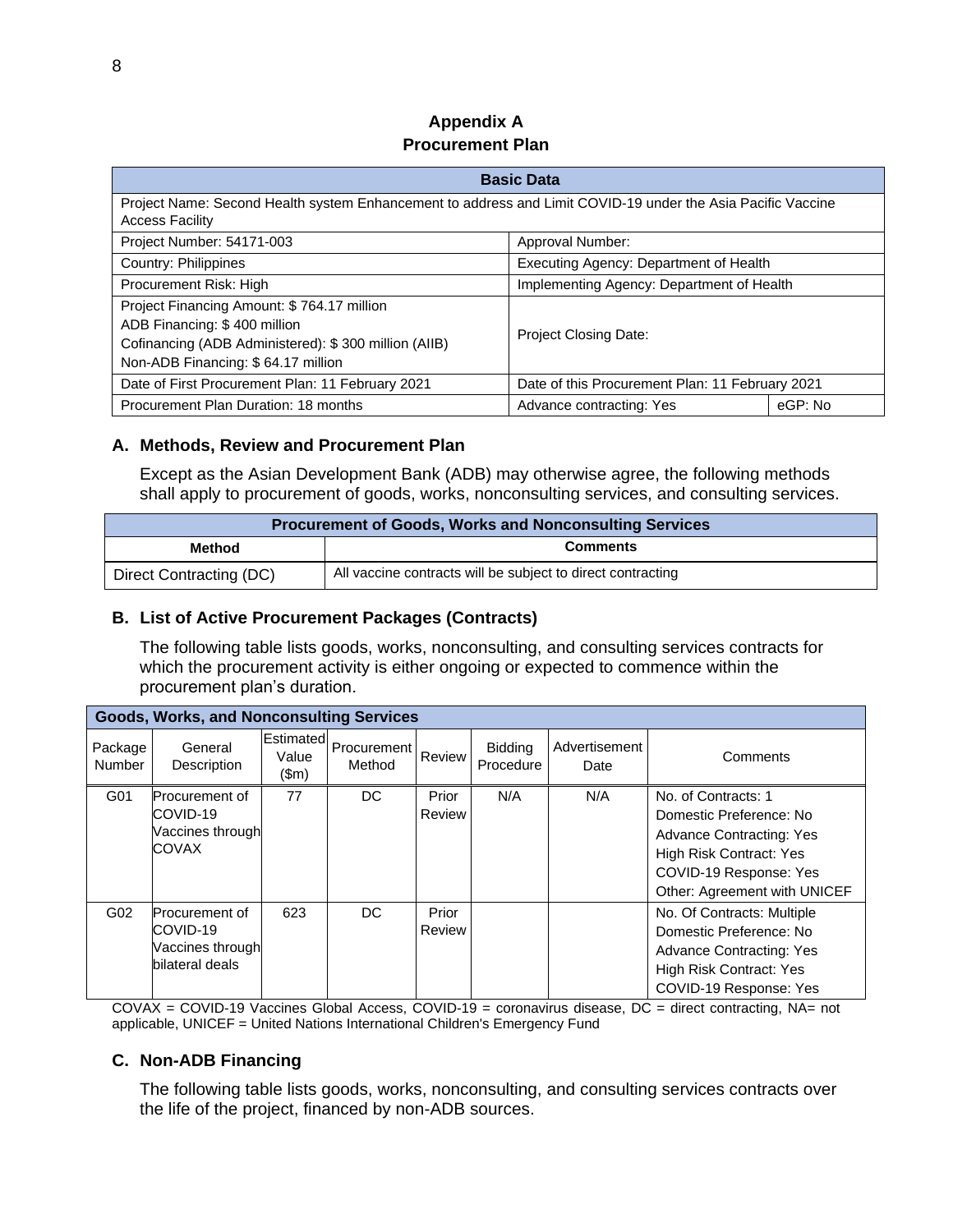| <b>Goods, Works and Nonconsulting Services</b> |                  |              |             |                 |  |  |  |  |  |
|------------------------------------------------|------------------|--------------|-------------|-----------------|--|--|--|--|--|
| <b>General Description</b>                     | Est. Value       | Est. Number  | Procurement | Comments        |  |  |  |  |  |
|                                                | (cumulative, \$) | of Contracts | Method      |                 |  |  |  |  |  |
| Procurement of needles, syringes and other     | 14.20            | To be        | Competitive | Financed by the |  |  |  |  |  |
| COVID-19 vaccine related commodities           |                  | confirmed    |             | Government      |  |  |  |  |  |
| 3rd Party Logistics Provider (customs          | 20.00            | To be        | Competitive | Financed by the |  |  |  |  |  |
| brokerage, warehousing / storage, local        |                  | confirmed    |             | Government      |  |  |  |  |  |
| transportation etc.)                           |                  |              |             |                 |  |  |  |  |  |